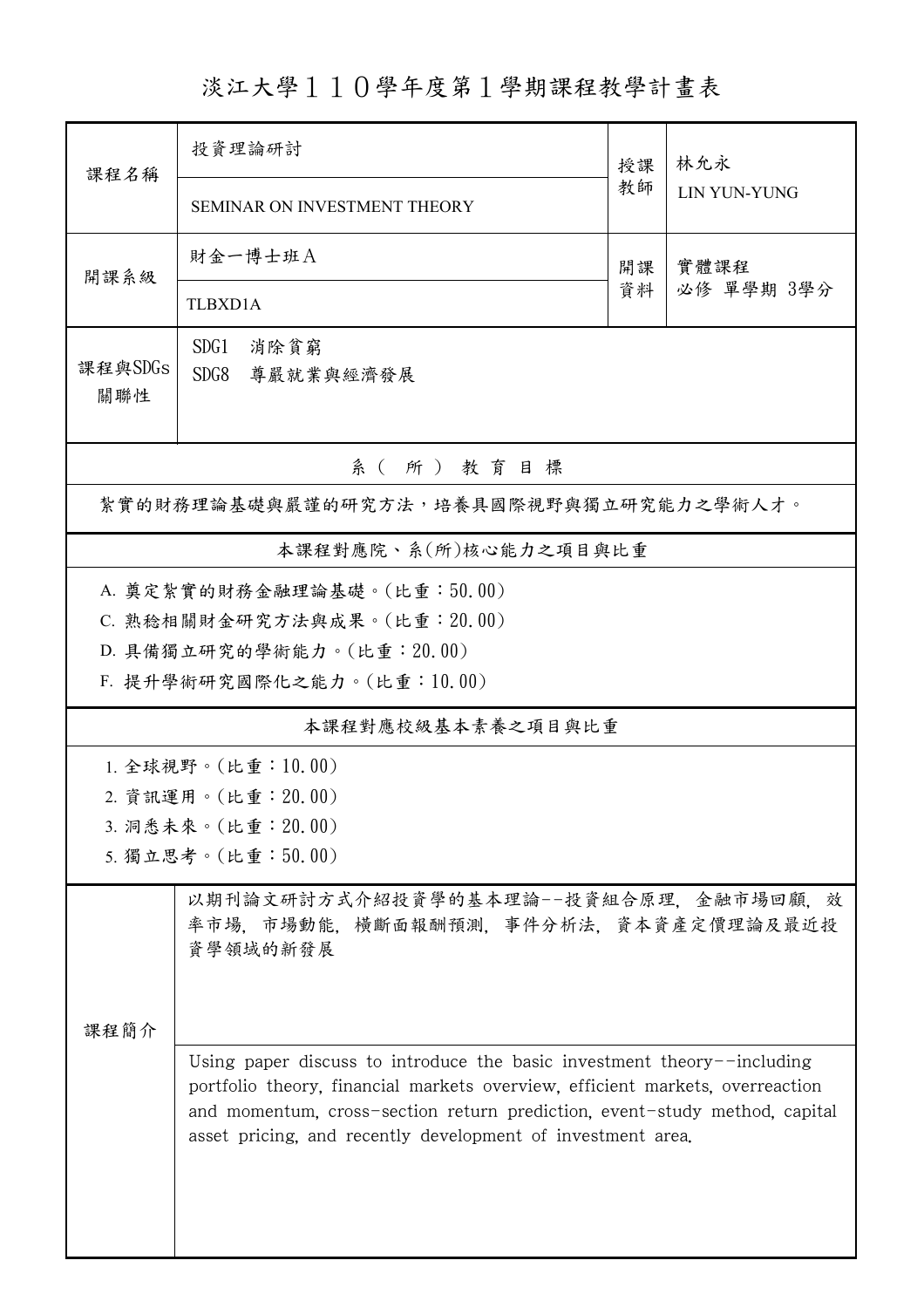## 本課程教學目標與認知、情意、技能目標之對應

將課程教學目標分別對應「認知(Cognitive)」、「情意(Affective)」與「技能(Psychomotor)」 的各目標類型。

一、認知(Cognitive):著重在該科目的事實、概念、程序、後設認知等各類知識之學習。

二、情意(Affective):著重在該科目的興趣、倫理、態度、信念、價值觀等之學習。

三、技能(Psychomotor):著重在該科目的肢體動作或技術操作之學習。

| 序<br>號       | 教學目標(中文)                      |                                                           |            | 教學目標(英文)                                                                                                              |                               |  |  |  |  |
|--------------|-------------------------------|-----------------------------------------------------------|------------|-----------------------------------------------------------------------------------------------------------------------|-------------------------------|--|--|--|--|
| $\mathbf{1}$ | 資分析與研究能力的基礎                   |                                                           |            | 了解投資基本理論建立學生未來投 Understanding the basic theory of investment area<br>and cultivating the research ability of students |                               |  |  |  |  |
|              | 教學目標之目標類型、核心能力、基本素養教學方法與評量方式  |                                                           |            |                                                                                                                       |                               |  |  |  |  |
| 序號           | 目標類型                          | 院、系(所)<br>核心能力                                            | 校級<br>基本素養 | 教學方法                                                                                                                  | 評量方式                          |  |  |  |  |
| $\mathbf{1}$ | 認知                            | <b>ACDF</b>                                               | 1235       | 講述、討論                                                                                                                 | 討論(含課堂、線<br>上)、報告(含口頭、書<br>面) |  |  |  |  |
|              | 授課進度表                         |                                                           |            |                                                                                                                       |                               |  |  |  |  |
| 週次           | 日期起訖                          | 內 容 (Subject/Topics)<br>備註                                |            |                                                                                                                       |                               |  |  |  |  |
| 1            | $110/09/22$ ~<br>110/09/28    | Portfolio Theory                                          |            |                                                                                                                       |                               |  |  |  |  |
| 2            | $110/09/29$ ~<br>110/10/05    | CAPM                                                      |            |                                                                                                                       |                               |  |  |  |  |
| 3            | $110/10/06 \sim$<br>110/10/12 | Efficient Market                                          |            |                                                                                                                       |                               |  |  |  |  |
| 4            | $110/10/13$ ~<br>110/10/19    | Weekend Effect                                            |            |                                                                                                                       |                               |  |  |  |  |
| 5            | $110/10/20$ ~<br>110/10/26    | Aid-ask spread                                            |            |                                                                                                                       |                               |  |  |  |  |
| 6            | $110/10/27$ ~<br>110/11/02    | Size related anomalies                                    |            |                                                                                                                       |                               |  |  |  |  |
| 7            | $110/11/03$ ~<br>110/11/09    | Market Overreaction                                       |            |                                                                                                                       |                               |  |  |  |  |
| 8            | $110/11/10$ ~<br>110/11/16    | Contrarian Investment Strategy                            |            |                                                                                                                       |                               |  |  |  |  |
| 9            | $110/11/17$ ~<br>110/11/23    | Guest speaking                                            |            |                                                                                                                       |                               |  |  |  |  |
| 10           | $110/11/24$ ~<br>110/11/30    | Mid-term Exam                                             |            |                                                                                                                       |                               |  |  |  |  |
| 11           | $110/12/01$ ~<br>110/12/07    | Guest Speaking                                            |            |                                                                                                                       |                               |  |  |  |  |
| 12           | $110/12/08$ ~<br>110/12/14    | Size and book to market factor                            |            |                                                                                                                       |                               |  |  |  |  |
| 13           | $110/12/15$ ~<br>110/12/21    | Book-to-Market Equity, Distress Risk, and Stock<br>Return |            |                                                                                                                       |                               |  |  |  |  |
|              |                               |                                                           |            |                                                                                                                       |                               |  |  |  |  |